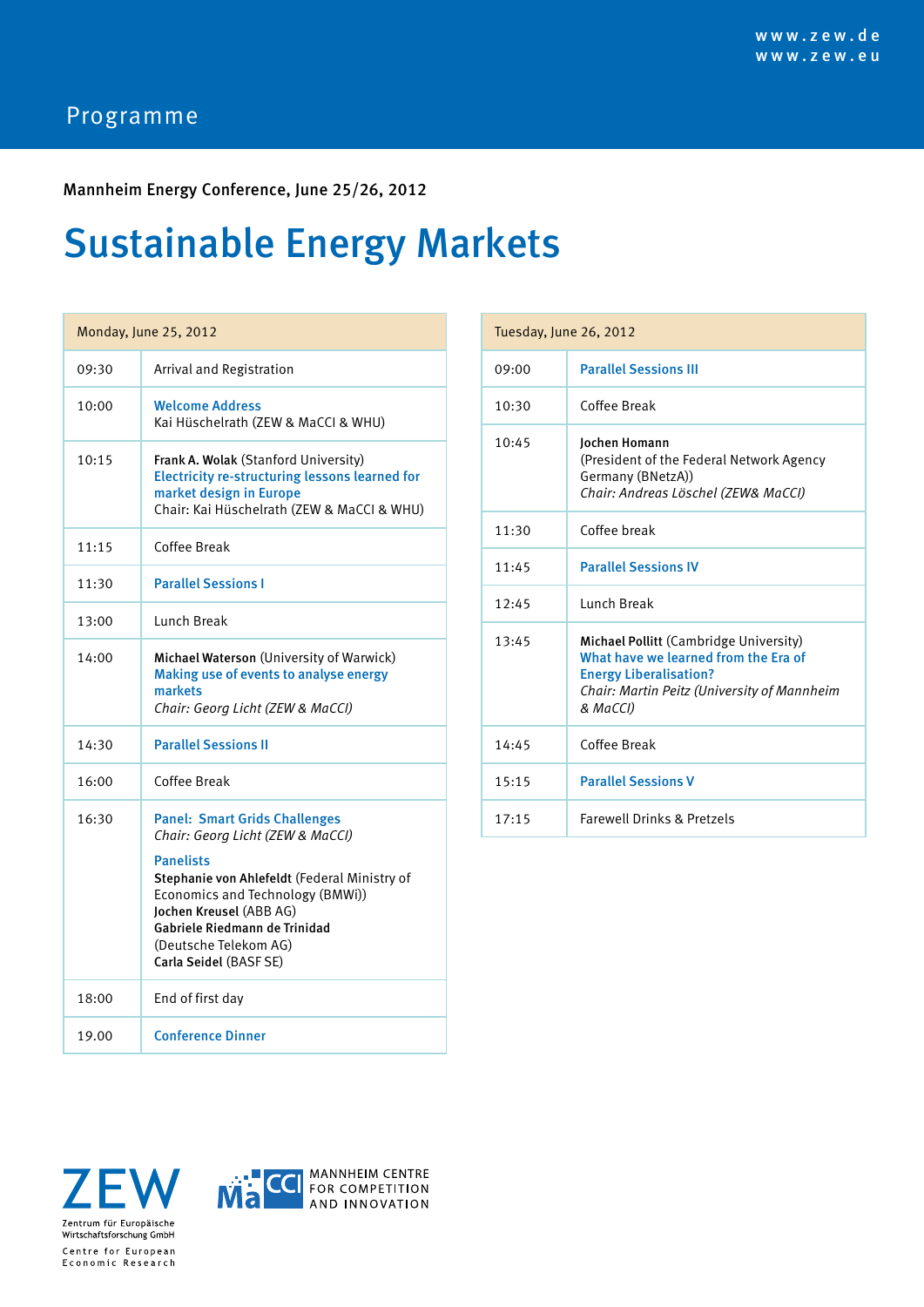## Sustainable Energy Markets

| Monday, June 25 - Parallel Sessions I                                                                                                                                                                                                     |                                                                                                                                                                                                                                                   |  |  |  |
|-------------------------------------------------------------------------------------------------------------------------------------------------------------------------------------------------------------------------------------------|---------------------------------------------------------------------------------------------------------------------------------------------------------------------------------------------------------------------------------------------------|--|--|--|
| European Market Integration<br>Chair: Paul Gorecki (Economic and Social Research Institute, Dublin)                                                                                                                                       | <b>Natural Gas Markets</b><br>Chair: Michele Polo (Bocconi University, Milan and IEFE)                                                                                                                                                            |  |  |  |
| Sherzod TASHPULATOV (CERGE-EI, Prague)<br>Estimating the volatility of electricity prices: The case of the<br><b>England and Wales wholesale electricity market</b><br>Discussant: Peter Schwarz (University of North Carolina Charlotte) | Vladimir HLASNY (Ewha Womans University, Seoul)<br><b>Commissioner Selection and Deregulation of Gas Utilities</b><br>Discussant: Francesco Nicolli (University of Ferrara)                                                                       |  |  |  |
| Veit BÖCKERS (Duesseldorf Institute for Competition Economics)<br>The Extent of European Power Markets<br>Discussant: Stefan Weiergräber (University of Mannheim & MaCCI)                                                                 | Michele POLO (Bocconi University, Milan)<br>Liberalizing the Gas Industry: Take-or-Pay Contracts,<br><b>Retail Competition and Wholesale</b><br>Discussant: Anette Boom (Copenhagen Business School)                                              |  |  |  |
| Paul GORECKI (Economic and Social Research Institute, Dublin)<br><b>Ensuring Compatibility of the all-Ireland Single Electricity Market</b><br>with the European Target Model<br>Discussant: Jan Richter (EWI, University of Cologne)     | Rolf GOLOMBEK (The Frisch Center for Economic Research, Oslo)<br>Is electricity more important than natural gas?<br>Partial liberalizations of the Western European energy markets<br>Discussant: Vladimir Hlasny (Ewha Womans University, Seoul) |  |  |  |

| Monday, June 25 - Parallel Sessions II                                                                                                                                                                                      |                                                                                                                                                                                                                                                              |  |  |  |
|-----------------------------------------------------------------------------------------------------------------------------------------------------------------------------------------------------------------------------|--------------------------------------------------------------------------------------------------------------------------------------------------------------------------------------------------------------------------------------------------------------|--|--|--|
| <b>Market Regulation</b><br>Chair: Kai Hüschelrath (ZEW & MaCCI & WHU)                                                                                                                                                      | <b>Electricity Pricing</b><br>Chair: Anette Boom (Copenhagen Business School)                                                                                                                                                                                |  |  |  |
| Sebastian KRANZ (EWI, University of Cologne)<br>Using Forward Contracts to Reduce Regulatory Capture<br>Discussant: Gregor Zöttl (University of Munich)                                                                     | Sven HEIM (ZEW & MaCCI)<br>Do discriminatory auctions favour collusive behaviour?<br><b>Evidence from Germany's Reserve Power Market</b><br>Discussant: Dominik Schober (University of Duisburg-Essen)                                                       |  |  |  |
| Jean-Philippe NICOLAI (Ecole Polytechnique, Paris)<br>Ex-ante versus Ex-post regulation under imperfect competition<br>Discussant: Paul Gorecki (Economic and Social Research Institute,<br>Dublin)                         | Christoph GRAF (University of Vienna)<br>On the Efficiency of the EPEX Day-Ahead Spot Market<br>Discussant: Veit Böckers (Duesseldorf Institute for Competition<br>Economics)                                                                                |  |  |  |
| Hang GAO (University of Leuven)<br><b>Effects of Deregulation and Vertical Unbundling on the</b><br><b>Performance of China's Electricity Generation Sector</b><br>Discussant: Sebastian Kranz (EWI, University of Cologne) | Faith Cemil OZBUGDAY (Tilburg University)<br><b>Efficiency and Pricing of Regulation-Exempt Consumer-Owned</b><br>Natural Monopolies: A First Look at Electricity Distributors in<br><b>New Zealand</b><br>Discussant: Mark Schopf (University of Paderborn) |  |  |  |

W Zentrum für Europäische<br>Wirtschaftsforschung GmbH Centre for European Economic Research

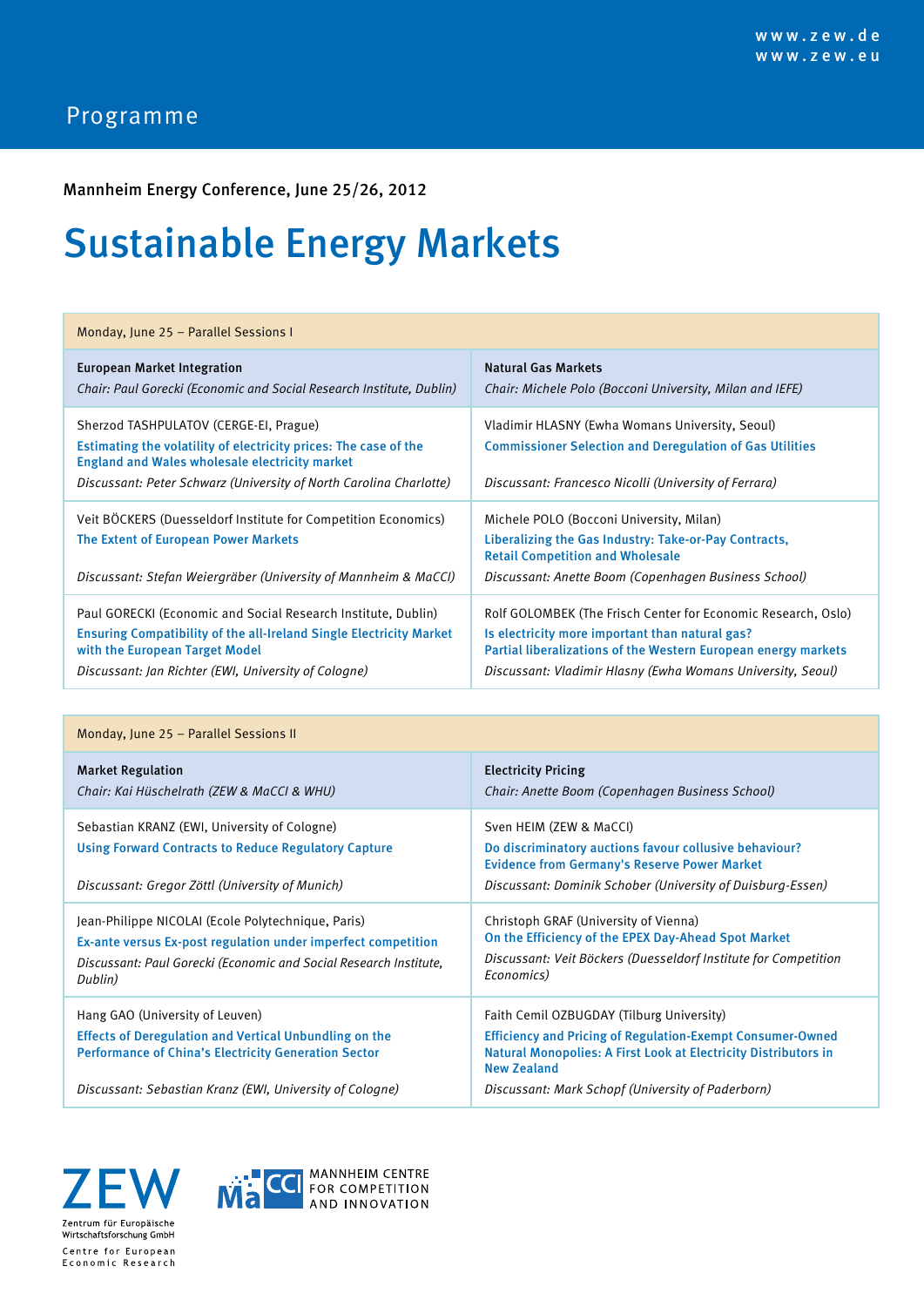## Sustainable Energy Markets

| Tuesday, June 26 - Parallel Sessions III                                                                                                                                                                                                               |                                                                                                                                                                                                                                             |  |  |
|--------------------------------------------------------------------------------------------------------------------------------------------------------------------------------------------------------------------------------------------------------|---------------------------------------------------------------------------------------------------------------------------------------------------------------------------------------------------------------------------------------------|--|--|
| <b>Investment and Capacity Markets</b><br>Chair: Tim Mennel (ZEW & MaCCI)                                                                                                                                                                              | (B) Market Integration of Renewable Energy<br>Chair: Vigen Nikogosian (ZEW & MaCCI)                                                                                                                                                         |  |  |
| Jan RICHTER (EWI & University of Cologne)<br>A Unique Competitive Equilibrium on Interdependent Spot<br><b>Electricity and Reserve Capacity Markets</b><br>Discussant: Vincent Bertrand (University of Franche-Comté,<br><b>CRESE Research Center)</b> | Valeria di COSMO (Trinity College and ESRI, Dublin)<br>Investment in electricity plants with increased wind generation<br>Discussant: Philipp Massier (ZEW)                                                                                 |  |  |
| Massimo GENOESE (Karlsruhe Institute of Technology)<br><b>Capacity Markets</b><br>Discussant: Øivind A. Nilsen (Norwegian School of Economics)                                                                                                         | Dominik SCHOBER (University of Duisburg-Essen)<br>Efficient Use of Renewable Energies Integration Instruments under<br>Peak-Load Pricing – Fixed Feed-In Tariffs vs. Bonus Systems<br>Discussant: Daniel Rittler (University of Heidelberg) |  |  |
| Gregor ZÖTTL (University of Munich)<br>On Investment Incentives in Network Industries                                                                                                                                                                  | Oliver Woll (University of Duisburg-Essen)<br>Valuation of Pumped Hydro Storages with respect to the<br><b>Electricity Spot- and Reserve Power</b>                                                                                          |  |  |
| Discussant: Michele Polo (Bocconi University Milan)                                                                                                                                                                                                    | Discussant: Silvester Van Koten (EUI, Florence & CERGE-EI, Praque)                                                                                                                                                                          |  |  |

| Tuesday, June 26 - Parallel Sessions IV                                                                                                                                                                                                               |                                                                                                                                                               |  |  |  |
|-------------------------------------------------------------------------------------------------------------------------------------------------------------------------------------------------------------------------------------------------------|---------------------------------------------------------------------------------------------------------------------------------------------------------------|--|--|--|
| <b>Innovation in Energy Markets</b>                                                                                                                                                                                                                   | Demand Side Management                                                                                                                                        |  |  |  |
| Chair: Georg Licht (ZEW & MaCCI)                                                                                                                                                                                                                      | Chair: Gautam Gowrisankaran (University of Arizona)                                                                                                           |  |  |  |
| Denes KUCSERA (Vienna University of Economics and Business)<br>The Impact of the European Regulatory Reforms on the<br><b>Electricity-related R&amp;D Investments</b><br>Discussant: Rolf Golombek (The Frisch Center for<br>Economic Research, Oslo) | Anette BOOM (Copenhagen Business School)<br><b>Real-time Pricing in Power Markets: Who Gains?</b><br>Discussant: Gautam Gowrisankaran (University of Arizona) |  |  |  |
| George van LEEUWEN (Central Bureau of Statistics Netherlands)                                                                                                                                                                                         | Peter SCHWARZ (University of North Carolina Charlotte)                                                                                                        |  |  |  |
| Revisiting the Porter hypothesis: An empirical                                                                                                                                                                                                        | Using Real-Time Electricity Data to Estimate Response to                                                                                                      |  |  |  |
| analysis of green innovation for the Netherlands                                                                                                                                                                                                      | Time-of-Use and Flat Rates: An Application to Emissions                                                                                                       |  |  |  |
| Discussant: Georg Licht (ZEW & MaCCI)                                                                                                                                                                                                                 | Discussant: Massimo Genoese (Karlsruhe Institute of Technology)                                                                                               |  |  |  |